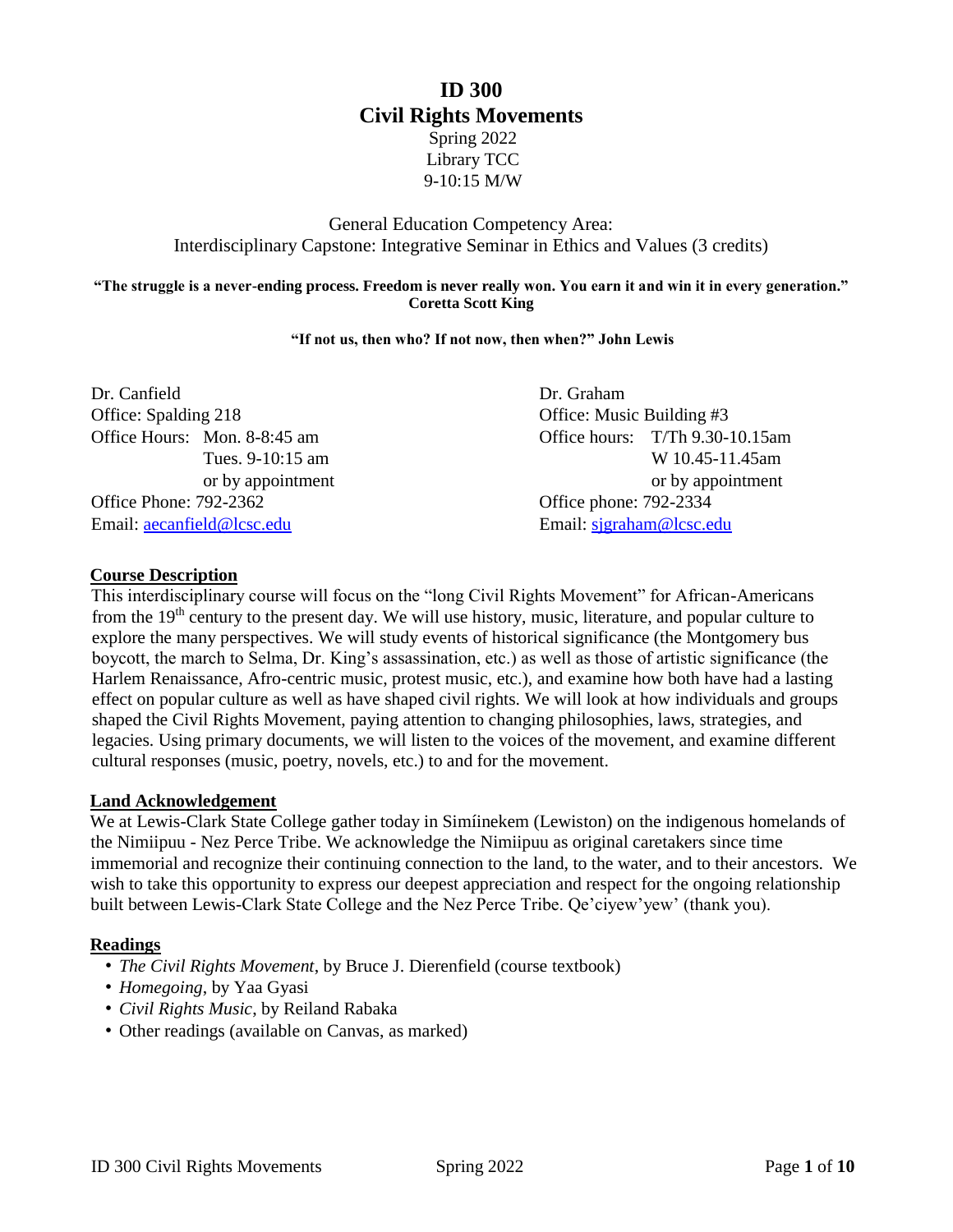## **Music:**

Music referred to in class, in readings, and for various assignments can be found on the following YouTube music and video play list (account: DrMaestress; playlist: ID 300: Civil Rights): <https://www.youtube.com/playlist?list=PLQULju2N62nF9Snq8YGld7u7RM7EBTUve>

## **General Education Learning Outcomes**

- Evaluate concepts and perspectives from multiple disciplines related to ethics and values.
- Analyze how individuals/societies shape or are shaped by ethics and values.
- Demonstrate self-reflection, broadened perspective, and respect for diverse viewpoints by exploring issues related to ethics and values.
- Integrate and apply accumulated knowledge to develop strategies or positions that address issues of ethics and values.

## **Course Objectives**

- Gain a solid understanding of the ethical issues shaping the Civil Rights Movement.
- Increase research and analytical skills in examining key issues in the movement
- Enhance comprehension of African-Americans and other peoples of color's changing statuses through different time periods.
- Articulate the importance of the arts as a vehicle for expression and means of preserving culture and explaining history.
- Identify and explain artistic elements across genres that are critical to the historical movement.

## **Canvas component**

We will utilize the Canvas component of this course in a few ways. All of your assignments will be submitted through Canvas. Assignments are due by 11:59 PST on the date noted in the schedule. Canvas will also serve as a repository for additional material for the course: examples of various assignments for your final research paper, primary documents and articles, specific assignment guidelines/questions for papers, etc., writing tips, and the syllabus. Each week has its own module on Canvas, in which you will find links to any assigned readings/videos/audio as well as links to any assignments due that week. Some modules also have "Supplemental material" that is NOT required for the week, but are additional readings or links that we thought students might enjoy or learn from. We will use Canvas for announcements about the class, so make sure you update your settings to get email alerts when we post those. We will also keep the grade book on Canvas, but bear in mind some scores might be dropped (see below) so the running tally isn't always accurate. Pay attention to the scores for individual assignments and not the total. Points for attendance and participation will only be entered after the last day of class.

## **Course Requirements and Grading**

**Reading responses**: Because so much of this course is based on class readings and discussions, we want to make sure that everyone has done the assigned reading and is well-grounded in context so they can participate fully in the class discussions. These written responses need to be *at least* two paragraphs, address in some fashion **all** the readings assigned for the week and consider ideas of "ethics." Each response needs to include, in at least one sentence, what you see as the *major* ethical issue covered in the readings. Students are expected to read all assigned readings each week, but you only need to write these responses for half of the weeks. Students whose last names start with A-M will turn in papers for oddnumbered Reading Responses (1, 3, 5, 7, 9, and 11) and students whose last names begin with N-Z will have the even-numbered Responses  $(2, 4, 6, 8, 10, \text{ and } 12)$ . These responses will be graded for their analysis of the readings. These are not formal essays, which means you can interject opinions and reflections. These response papers are worth 20 points each, and we will drop your lowest score (or you can just complete five), for a total of 100 points. See the course schedule for due dates, but generally speaking these are due Tuesdays each week by 11:59 pm PST.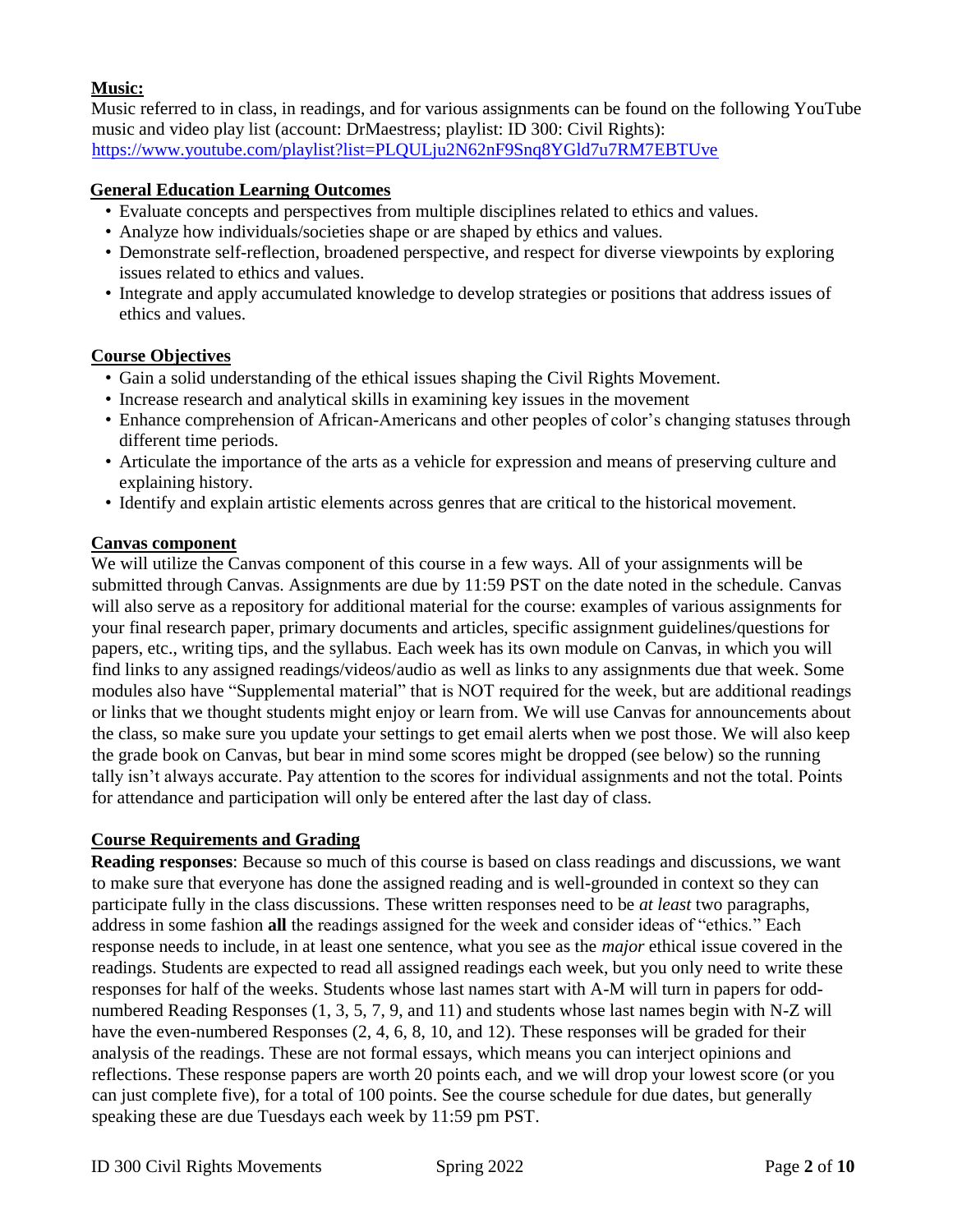**Coded lyrics**: This assignment is designed to assess your understanding of the importance of singing to enslaved Africans, and the role that singing played in their lives as enslaved people. You will be asked to analyze and interpret a spiritual, referencing the spiritual readings (Week 2 readings) in your response. This 2-3-page paper is due **February 2** and is worth 50 points.

**Think piece essay on** *Homegoing***:** This paper is designed to improve your writing skills, your critical analysis skills, and your understanding of different themes and ethical choices in civil rights history, and how the fight for civil rights has shaped not only national history but individuals' lives. For this paper, focus on a theme of your choosing from the book and explore what this theme (and the book in general) reveals about civil rights. There are many potential avenues you could explore for this paper; we want you to write about something that stood out to you. We do not want a book summary of the novel. You should be able to sum up the basic plot of the book in TWO paragraphs. The rest of your paper needs to focus on a theme and explore the book's contributions in that light. This paper needs to be 3-5 pages, and is worth 100 points. It is due **February 23**.

**Short analysis paper:** You are required to a short analytical response to one of the books for the course, *Civil Rights Music* by Reiland Rabaka. We will be reading this book throughout the semester, and this assignment asks that you analyze its overall argument and content, particularly as it relates to the interaction of music and history. This 3-5-page paper is worth 100 points and is due **April 27**.

**Protest song assignment**: After identifying a contemporary civil rights or social issue that resonates with you, write new lyrics to one of the Civil Rights songs we learned in class that are reflective of your chosen issue. While you will not be expected to perform your song, your lyrics should be thoughtful and wellcrafted in the spirit of the Civil Rights song it is modeled after. This 2-3-page paper is worth 50 points, and is due **May 2**.

**Film or series review**: Select one film or television series from the approved film/series list posted on Canvas, and write an analysis of it as it relates to the readings, content, and class discussions. Your paper should not give a summary of the film/series, but rather discuss how and why this film/series is relevant to issues presented in this course. Refer to specific readings and other course materials in your response. This 3-5-page paper is worth 100 points and is due **May 4**. This paper can be handed in early, and this is helpful if you are writing on a film dealing with a topic from early in the semester.

**Final paper:** This 8-10 paper is the major project for the course and is worth 250 points. It is a culmination of everything the class has read and discussed over the semester, and as such should incorporate ideas from class readings, music, and discussions. We expect outside research for this paper, as well, including other secondary sources (come talk to us for title and author suggestions) and primary sources (films, songs, letters, speeches, etc.). One of the goals for this paper is to make the course relevant for each of you and for you to see how ethical considerations and civil rights are part of our daily lives. You need to research what you feel is a significant ethical issue that the Civil Rights Movement contended with, and examine how music and popular culture reflected this issue/topic, as well as how music and popular culture helped shape it (or change it). We want you to guide your own research, and so you must come up with a way to frame your topic and paper in a manner that reflects your own interests as well as a manner that considers the differing ideas of ethical issues within the movement.

The following assignments are designed to ensure that you are completing your research in a timely fashion. You cannot skip any of these assignments and you cannot hand in a subsequent assignment without completing the one before it. This means that you cannot skip the topic proposal and head straight to the annotated bibliography assignment; you will have to do the first assignment (although, with our late policy, this might mean receiving no actual points for the assignment). Canvas has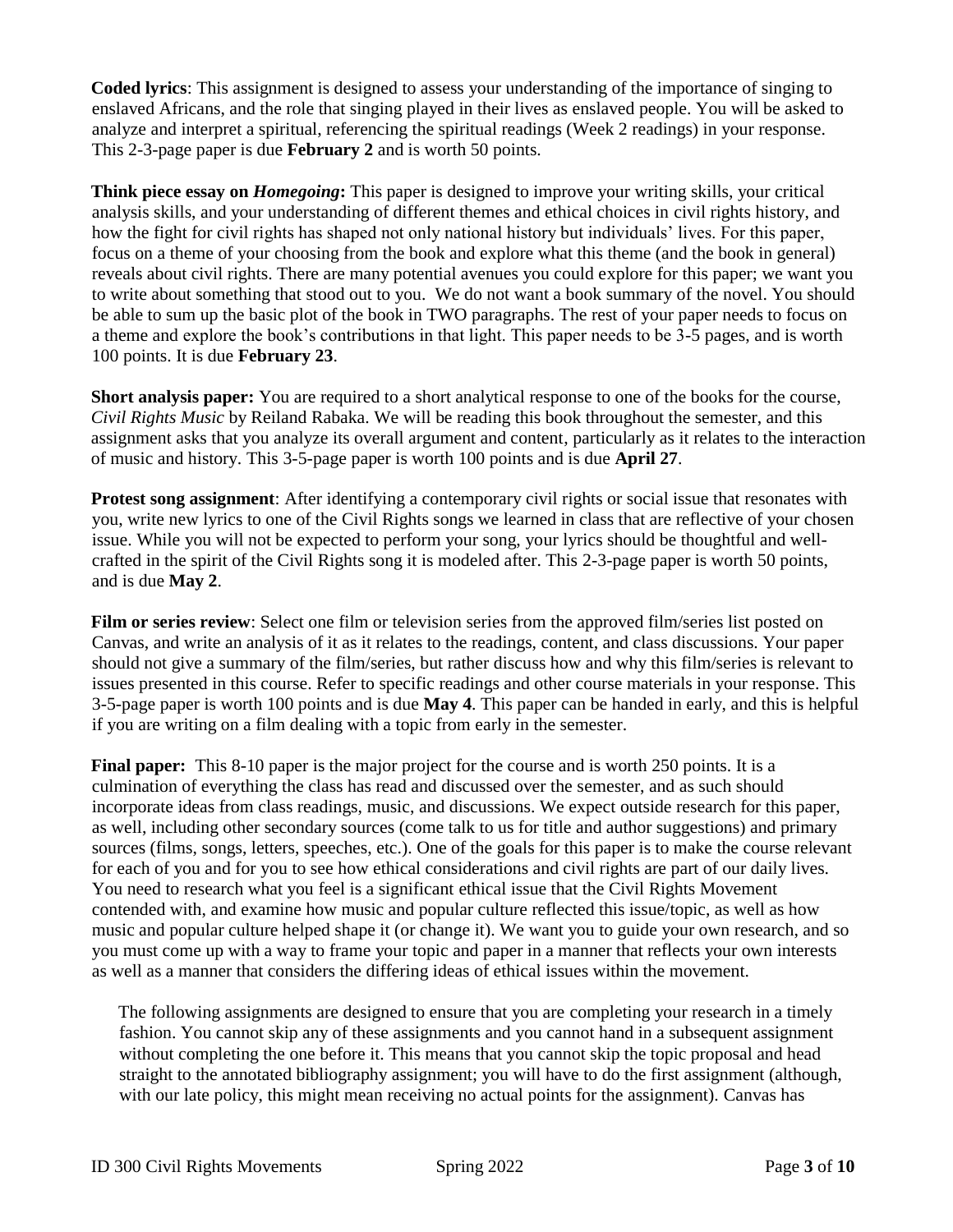examples of these "stepping stone" assignments so you can see how to approach each of them, found in the module marked "Final research paper examples."

First, you will need to hand in a **topic proposal**. This should be just a short, one-paragraph description of your topic. Our objective is to help you focus your research a bit more at this point. When we grade this assignment, we will also provide you with research suggestions, including some sources and areas to consider. The goal of this assignment is to make sure that you are beginning to consider your research project early enough to fully complete all of your research. This proposal is due **March 2**, and is worth 25 points.

Next, you will hand in an **annotated bibliography**. You need to include **at least five out-of-class sources** that will help you in your research. You will need to write one paragraph per source that sums up its contents, relates its main idea and/or argument, and describes how you believe you will use it for your paper (how it works as evidence for your argument). Come see us before this assignment is due if you have questions on potential sources, or just need help in general. The goal of this assignment is to make sure that you have delved into your sources and that you have begun considering your larger argument. This assignment is due on **April 13** and is worth 75 points.

The secondary sources can be full-length books or scholarly/peer-reviewed articles. If you need assistance finding scholarly articles, please see one of us or a reference librarian. For the primary documents, there are some collections within the library and numerous sources online. Make sure if you find a document online, you correctly cite where you got it from (so we can also access it), and that it is from a reputable source. If you are unsure, please come and see one of us. Just as a matter of clarification, Wikipedia is not a scholarly or peer-reviewed secondary source.

You will also record a **five-minute formal presentation** on your research, and this presentation is worth an additional 50 points. We expect this to be a well-prepared talk which utilizes a PowerPoint component. For your presentation, you need to be able to *briefly* and clearly explain your topic, argument, sources, and evidence. These presentations will be recorded on Flipgrid and submitted on Canvas. Student presentations are due by **noon on Monday, May 9**. No late work will be accepted.

Your **final paper** should use information from class discussions, lectures, course readings, and (primarily) outside research. It needs to be well-researched with a strong argument, demonstrate a firm grasp of the topic, incorporate ideas of ethics, and contain relevant and accurate evidence. It is a formal paper and cannot include any first-person references (I, we, me, us, our, etc.) or contractions. This 8-10-page (worth 250 points) paper is due by **noon on Monday, May 9.** No late work will be accepted.

**Participation and attendance:** This class will have some lectures to give you an overview of specific subjects, but it is primarily a discussion-based class. Please come to class with the reading assignments completed, as they will provide a foundation for that day's discussion. In an upper-division course, we expect a high degree of critical discussion from everyone, so don't just skim the readings quickly. Read carefully and thoughtfully. Be prepared to offer and defend your opinions. If it appears that students are not doing the assigned reading (even on weeks when not required to hand in a reading response), we reserve the right to give quizzes based on the reading. Trust us: this is not a right you want us to exercise. The class is more enjoyable if you are well-grounded in the readings and ideas before you come to class, we promise. Participation and attendance are worth 100 points.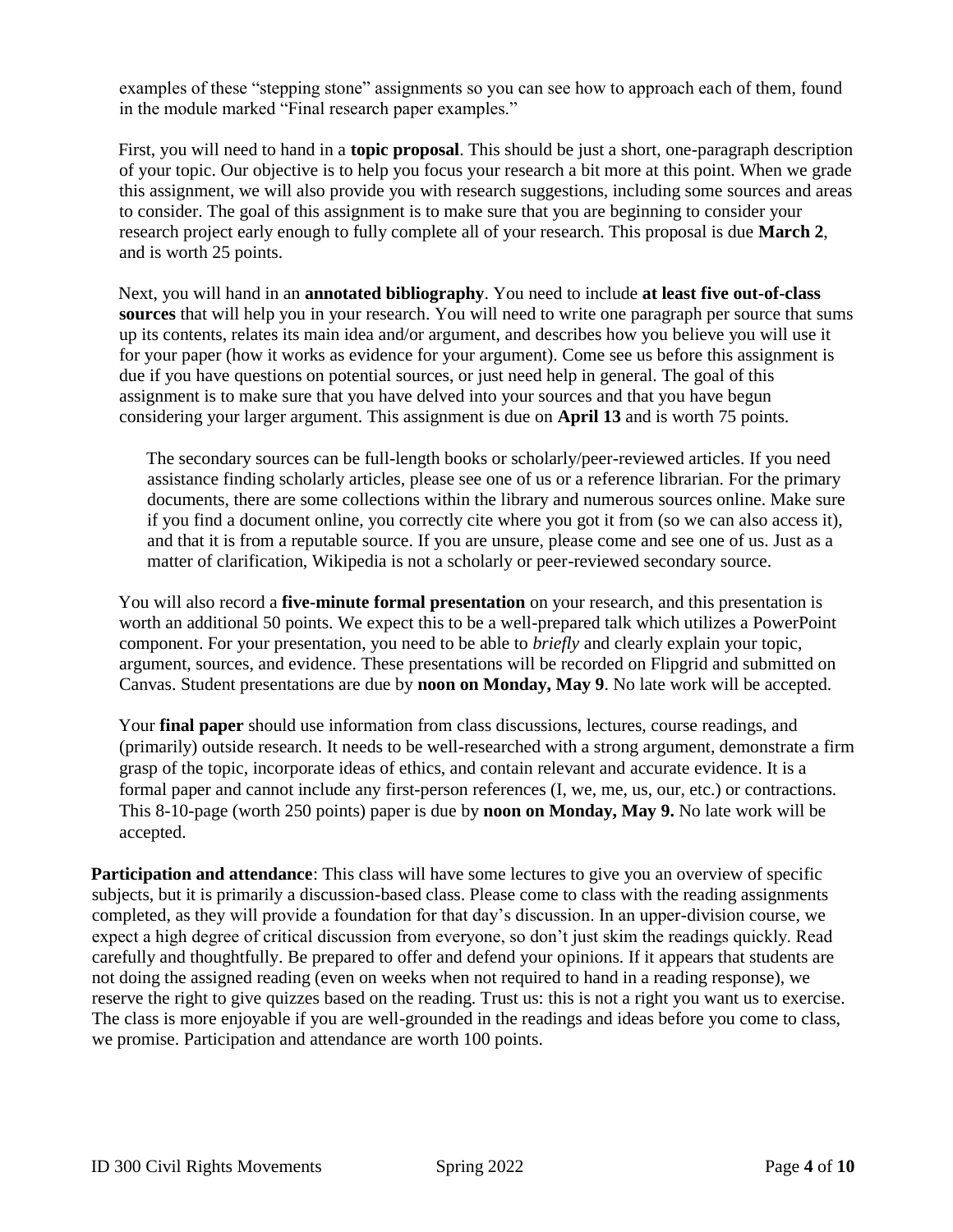## **Miscellaneous class information**

**Assignment submission and requirements:** We require that all assignments be submitted on Canvas. All papers need to be double-spaced and in Times New Roman 12 pt. font.

Late assignments: Assignments are due on the day noted on the course schedule and in the Canvas calendar. All work will be submitted through Canvas. Late work will be accepted (except for the final research paper), but will lose 5% for each day late, including weekends. Late work won't receive any feedback. Late assignments also have a one-week deadline, after which we will no longer accept them without documentation demonstrating why you could not get your assignments in on time. There will be no late work accepted on the final research paper.

**Classroom Etiquette:** Basic rules of respect will be observed at all times in this course. Please arrive on time for class and turn off all cell phones and other devices during class. Laptops may be used for the purpose of taking notes; however, if you are using your computer for other purposes during class (such as updating Facebook), this privilege will be revoked. In addition, please refrain from talking to your neighbors while your professors or your fellow classmates are speaking. We will often discuss sensitive subject matter in this class including, but not limited to, issues of race, ethnicity, class, gender, and politics. Since history and music are open to multiple interpretations, disagreement is fine—but disagreements are to be grounded in historical interpretation. They must be targeted at *ideas* and they must be delivered respectfully. Personal attacks against individuals *will not* be tolerated. You can expect the same respect from us that we expect from you.

**Diversity/inclusivity**: With this, one of our goals for this class is to create and foster a learning environment that supports a diversity of thoughts, perspectives and experiences, and allows for feelings of inclusivity for all students' identities (including race, gender, class, sexuality, religion, ability, etc.) If you have a name and/or set of pronouns that differ from those that appear on our class roster, please let us know. As we all work with each other, let's be mindful that we are all constantly in a learning process, especially as it comes to diverse perspectives and identities. If something was said in class by one of us or a classmate that made you feel uncomfortable, please talk to us about it. As we will be discussing sometimes sensitive and challenging material in class, we need to work together to create an atmosphere of trust and safety in this class. We will work together to foster an environment in which each class member is able to hear and respect each other. If this is not happening, please let us know so we can find solutions. If you need to miss class for any cultural or religious reasons (including holidays), please let us know so us can find a way to keep you caught up.

**Disability Accommodations:** Students requiring special accommodations or course adaptations due to a disability and/or a health-related issue should contact Accessibility Services at 208-792-2677 or by visiting their office at LIB 163. The [Accessibility Services](https://www.lcsc.edu/accessibility-services/student-information) webpage is a helpful place to start, as well. Official documentation may be required in order to receive an accommodation and/or adaptation. We are happy to work with you so that you can be successful. Please communicate with us and the Accessibility Services office so we can do this.

**Email:** We recommend that you use the course email in Canvas to contact us, but if that is not working for some reason, make sure you use our correct email [\(aecanfield@lcsc.edu](mailto:aecanfield@lcsc.edu) and [sjgraham@lcsc.edu](mailto:sjgraham@lcsc.edu)). DO NOT just rely on the auto-complete feature; type it in fully yourself to make sure it is correct. We are not responsible for emails sent to an incorrect address. Do not delete any emails to us unless we have responded. We will always respond to let you know that we received your message. If we have not replied within two working days, assume that we did not get the email. We only check work email during work hours (Monday-Friday, 8 am-5 pm), so don't worry if you don't get a response to an email sent in the evening or on the weekend. If you are emailing us outside of the Canvas email system, please put ID 300 in the subject line.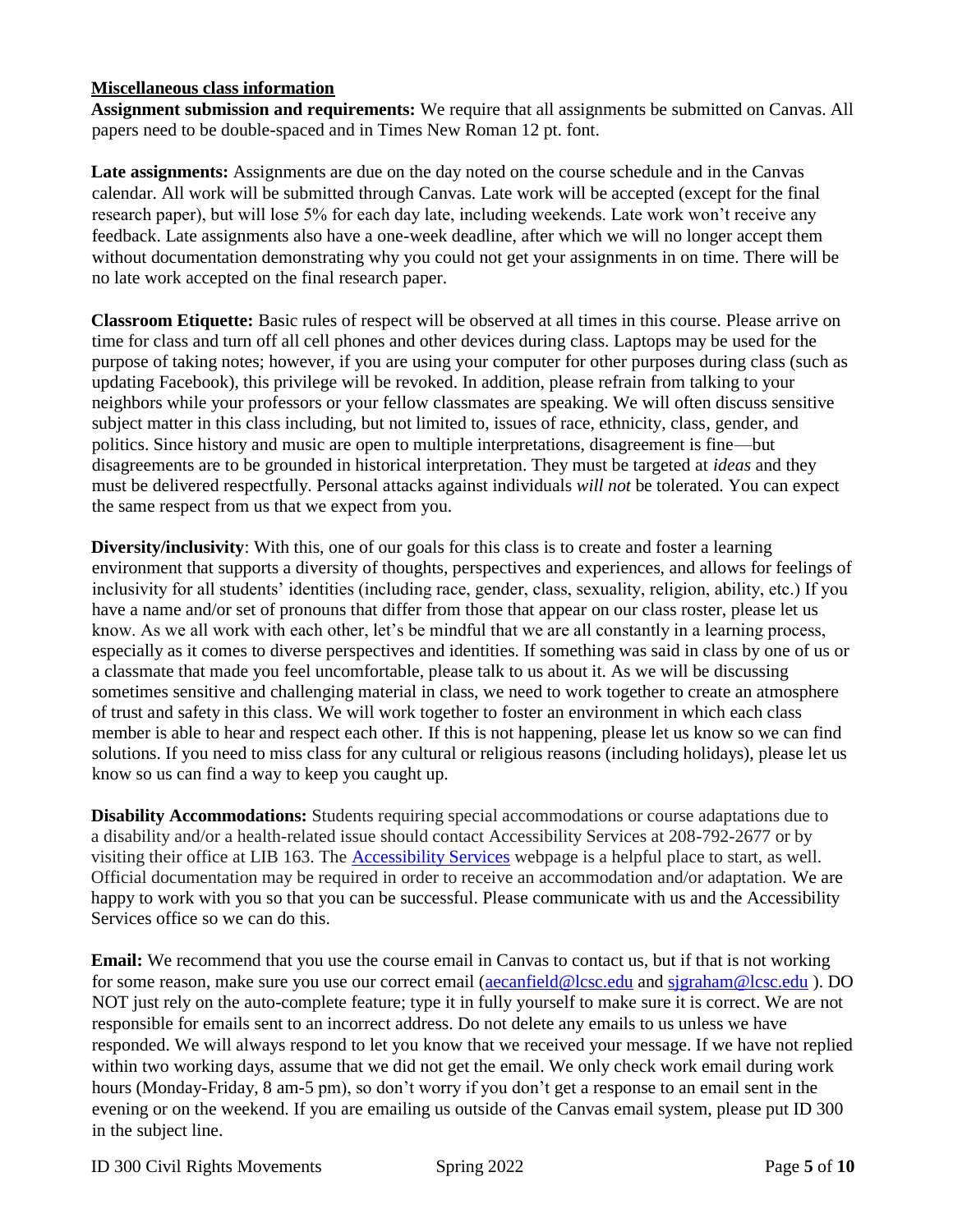\*\*When emailing us (or any professor), be sure to use basic email etiquette. Always use a polite salutation at the beginning of your message. "Hey" or "Hey Prof" is not suitable. Use correct grammar and punctuation, and proofread and spell check your message. Don't send an email until you have used your resources wisely; check the syllabus for clarification before asking when an assignment is due, for example.\*\*

**Academic Integrity:** Academic honesty is expected of all students. Academic dishonesty includes plagiarism (the use of someone else's *words or ideas* without acknowledgement), cheating on assignments or exams, and assisting someone else in committing academic dishonesty. Academic dishonesty is a serious offense and will be treated as such. Violations of academic honesty will be reported to the appropriate school officials and the student **will fail the course**. No exceptions. **Course expectations:** In general, we expect college students to be self-directed and self-motivated learners. You need to successfully manage your time and keep on top of all assignments and due dates. The general rule of thumb for all college classes is that for every credit hour in class, you are also spending 3 hours outside of class. This means that for a 3-credit class, you are spending 3 hours/week in the class and 9 hours/week preparing for it (studying, reading, writing, etc.). We want you to be successful, and we are here to help you. If you need assistance, have any questions, or are struggling at any time, please contact us. Never be intimidated about the prospect of talking with your professors. We really are here to help.

**Incomplete policy:** W understand that unforeseen circumstances can arise in students' lives, making them unable to complete a course. You can request an Incomplete grade (I) in certain circumstances; however, you will only have one semester to make up the work before the I turns into an F grade. To receive an Incomplete, you need to discuss the issues and options with us, and then make a "formal" request (an email is fine). You need to have completed at least 80% of the work for the course. Please see us as soon as you can if you believe you will need an Incomplete. Pay attention to the dates in the syllabus for dropping courses and withdrawals, as well. Our mantra over the last year has been all about flexibility and compassion. There is much out of control in everyone's lives and we are here to help you succeed in this class however we can. Just try to stay in communication with us if things change suddenly on you.

**LCSC mask policy:** To maximize protection from the different variants of COVID and prevent spreading, LCSC is requiring all members of the campus community – regardless of vaccination status – to wear a face covering in indoor spaces where others are present, including in our classrooms and offices. We thank you in advance for your cooperation in this matter.

**Attendance**: Attendance and participation matters and will help you succeed in this class. However, we are still living in a challenging world right now, and we completely understand that we all need to be flexible. If you feel slightly sick, or someone in your household is sick, DO NOT COME TO CLASS. We can get you caught up and we will work with you to get lecture notes from another student. You will not lose any points for missing class if you are sick, but we will need some sort of documentation if your illness takes you away for more than two class periods in a row. If you have to miss class for more than two weeks, please communicate with us so we can work with you on deadlines. We may need to see documentation, because we will only extend due dates or excuse late points if there is a legitimate reason that you could not attend and submit assignments.

**Excused absences:** These definitely still include medical and family issues this semester! Just stay in communication with us if issues come up and I can be understanding since life is weird right now. Excused absences can include jury duty, school-related activities, documented emergencies, etc. If you have a documented excused absence, let us know as soon as you can so we can work with you.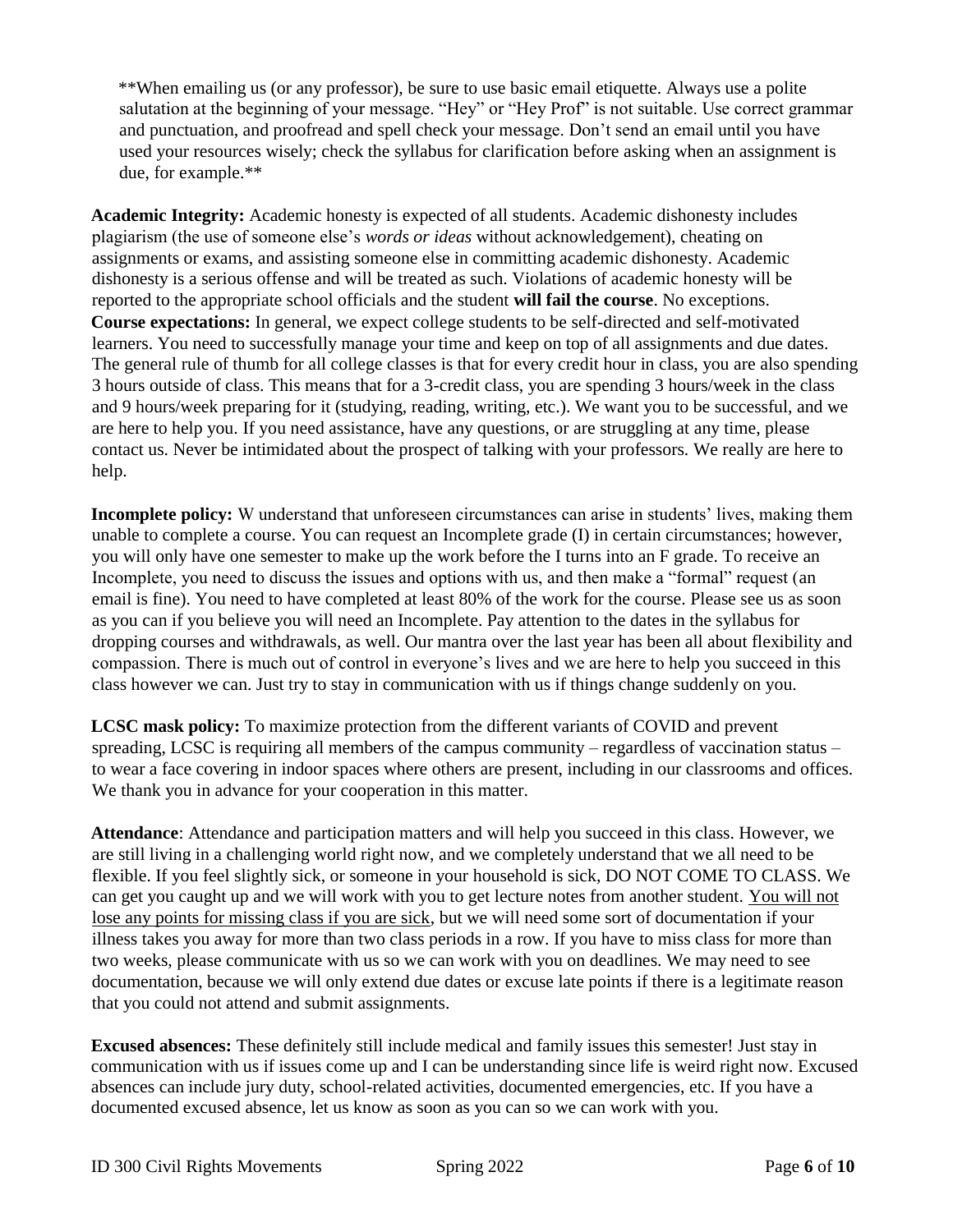#### **Good dates to keep in mind:**

- January 31: Last day to add classes or drop without "W" grade on transcript
- February 21: President's Day, campus closed
- March 28-April 1: Spring break
- April 7: Last day to drop from classes or withdraw from college for the semester
- May 18: Final grades posted to WarriorWeb

| Grade scale:      | Points:                                                        |
|-------------------|----------------------------------------------------------------|
| A 920-1000 points | Reading responses: 100 points                                  |
| A-900-919         | Coded lyrics: 50 points                                        |
| $B+880-899$       | Think piece on <i>Homegoing</i> : 100 points                   |
| B 820-879         | Film/series review: 100 points                                 |
| B-800-819         | Short analysis paper on <i>Civil Rights Music</i> : 100 points |
| $C+780-799$       | Protest song paper: 50 points                                  |
| C 720-779         | Topic proposal: 25 points                                      |
| $C-700-719$       | Annotated bibliography: 75 points                              |
| $D+680-699$       | Oral presentation: 50 points                                   |
| D 600-679         | Final paper: 250 points                                        |
| F 599 and below   | Participation and attendance: 100 points                       |
|                   | Total: 1000 points                                             |

## **Course Schedule:**

# **Week 1 (Jan. 19): Defining Civil Rights and the Long Civil Rights Movement**

Read:

- Pages 1-12 in *The Civil Rights Movement* (*TCRM*)
- Jacquelyn Dowd Hall, "The Long Civil Rights Movement and the Political Uses of the Past"
- Chris Johnson, TEDxHudson, "How banning the African drum gave birth to American music" <https://youtu.be/YLG871tKZUM>
- Begin *Homegoing*

#### **Week 2 (Jan. 24 and 26): Music of Enslaved Africans; and 19th Century Abolitionist Movements** Read:

- Sarah Bradford, excerpt from *Harriet: The Moses of Her People* (1886)
- Frederick Douglass, excerpt from *The Narrative of the Life of Frederick Douglass: An American Slave* (1845)
- W.E.B. DuBois, excerpt from *The Souls of Black Folk* (1903)
- Eileen Guenther, excerpt from *In Their Own Words: Slave Life and the Power of Spirituals* (2016) View:
	- Dr. Ama Oforiwaa Aduonum, TED Talk, "Walking with My Ancestors: A Journey from Slave Dungeons in Ghana to America"<https://youtu.be/56WTvTyyLsY>

Due:

• Reading response 1 (Jan. 25)

## **\*\*\*January 31 is the LAST day to drop class without a "W" grade on your transcript\*\*\***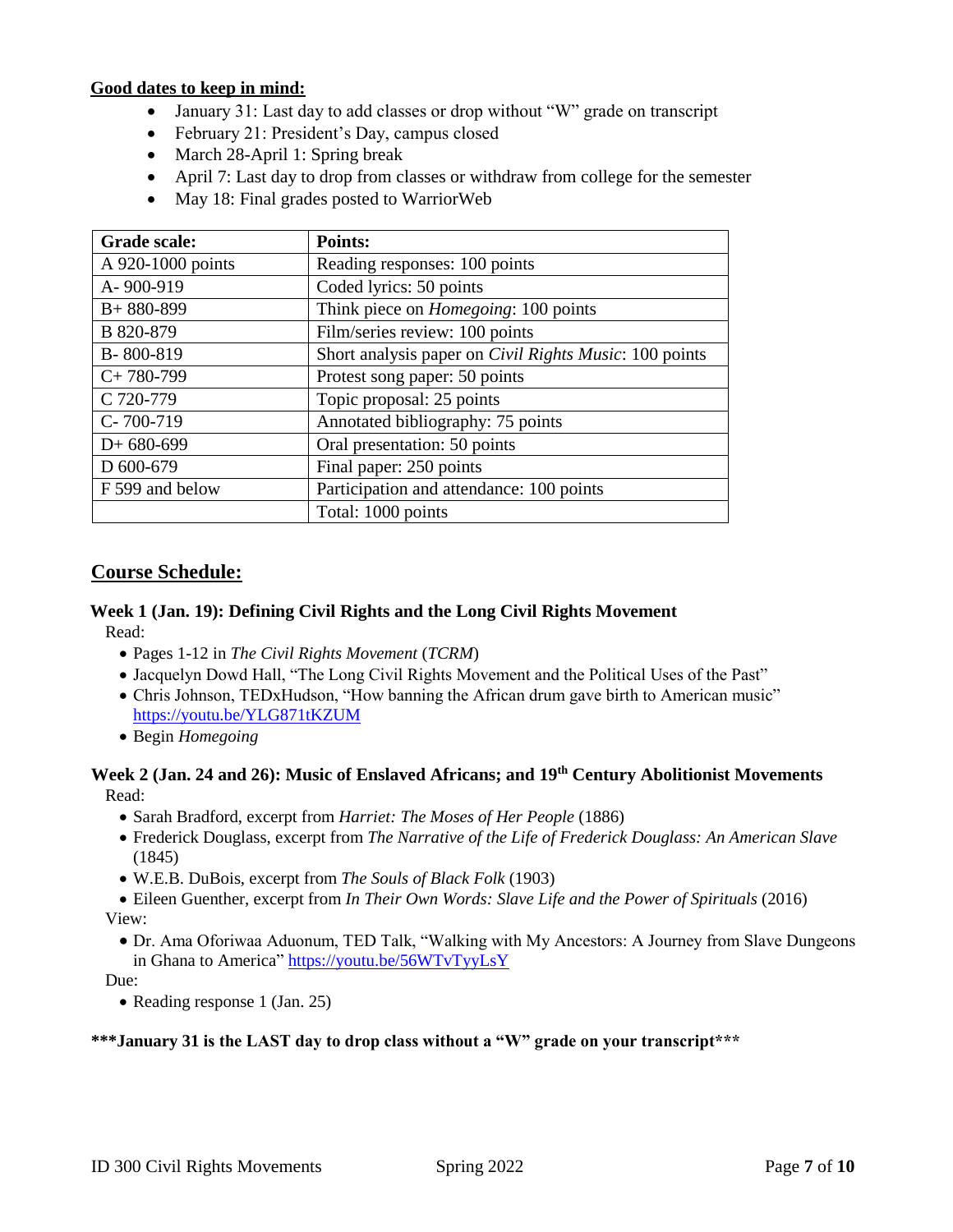#### **Week 3 (Jan. 31 and Feb. 2): From Restoration to Reconstruction: Goals of the Civil War**  Read:

- Document 1 in *TCRM*
- Finish *Homegoing*

#### Due:

• Coded lyrics assignment (Feb. 2)

## **Week 4 (Feb. 7 and 9): Jim Crow Society: Black Codes, the KKK, and Lynchings**

In-class viewing: *Ethnic Notions*

#### **Week 5 (Feb. 14 and 16): A New Century: The Niagara Movement, the NAACP, and World War I** Read:

- Pages 13-21 in *TCRM*
- W.E.B. Du Bois, "The Talented Tenth"
- Booker T. Washington, "Atlanta Exposition Address"
- Pages 8-13; 53-85 in *CR Music*

Due:

• Reading response 2 (Feb. 15)

## **Week 6 (Feb. 23): The Harlem Renaissance: Blues, Jazz, and Transformations Feb. 21 Presidents' Day, NO CLASS**

Read:

- Amy Jacques Garvey, "Women as Leaders"
- Pages 85-95; 103-127 in *CR Music*
- Dorian Lynskey, "Billie Holiday/'Strange Fruit'/1939"

#### Listen:

- Andrew Hickey, "Episode 13: 'Mama He Treats Your Daughter Mean' by Ruth Brown" <https://500songs.com/podcast/mama-he-treats-your-daughter-mean-by-ruth-brown/#more-146>
- Andrew Hickey, "Episode 15: 'Hound Dog' by Big Mama Thornton" <https://500songs.com/podcast/hound-dog-by-big-mama-thornton/>

#### Due:

- Think piece on *Homegoing* (Feb. 23)
- Reading response 3 (Feb. 24—note that this is a Thursday, not a Tuesday)

#### **Week 7 (Feb. 28 and March 2): The Great Depression, the New Deal, and Racism in the 1930s** Read:

- Jonathan Markovitz, "'Exploding the Myth of the Black Rapist': Collective Memory and the Scottsboro 9"
- C. Alvin Hughes, "We Demand Our Rights: The Southern Negro Youth Congress, 1937-1949"
- Pages 127-153 in *CR Music*

Due:

- Reading response 4 (March 1)
- Topic proposal (March 2)

## **Week 8 (March 7 and 9): Double Victory Campaigns, World War II, and Big Band Music**

In-class viewing: *The Girls in the Band*

Read:

- Cheryl Mullenbach, "War Workers: Negroes Cannot Be Accepted"
- Mary Dudziak, "Josephine Baker, Racial Protest, and the Cold War"
- A. Phillip Randolph, "The Negro March on Washington Movement" (1941)
- Claudia Jones, "An End to the Neglect to the Problems of Negro Women" (1949)

Due:

• Reading response 5 (March 8)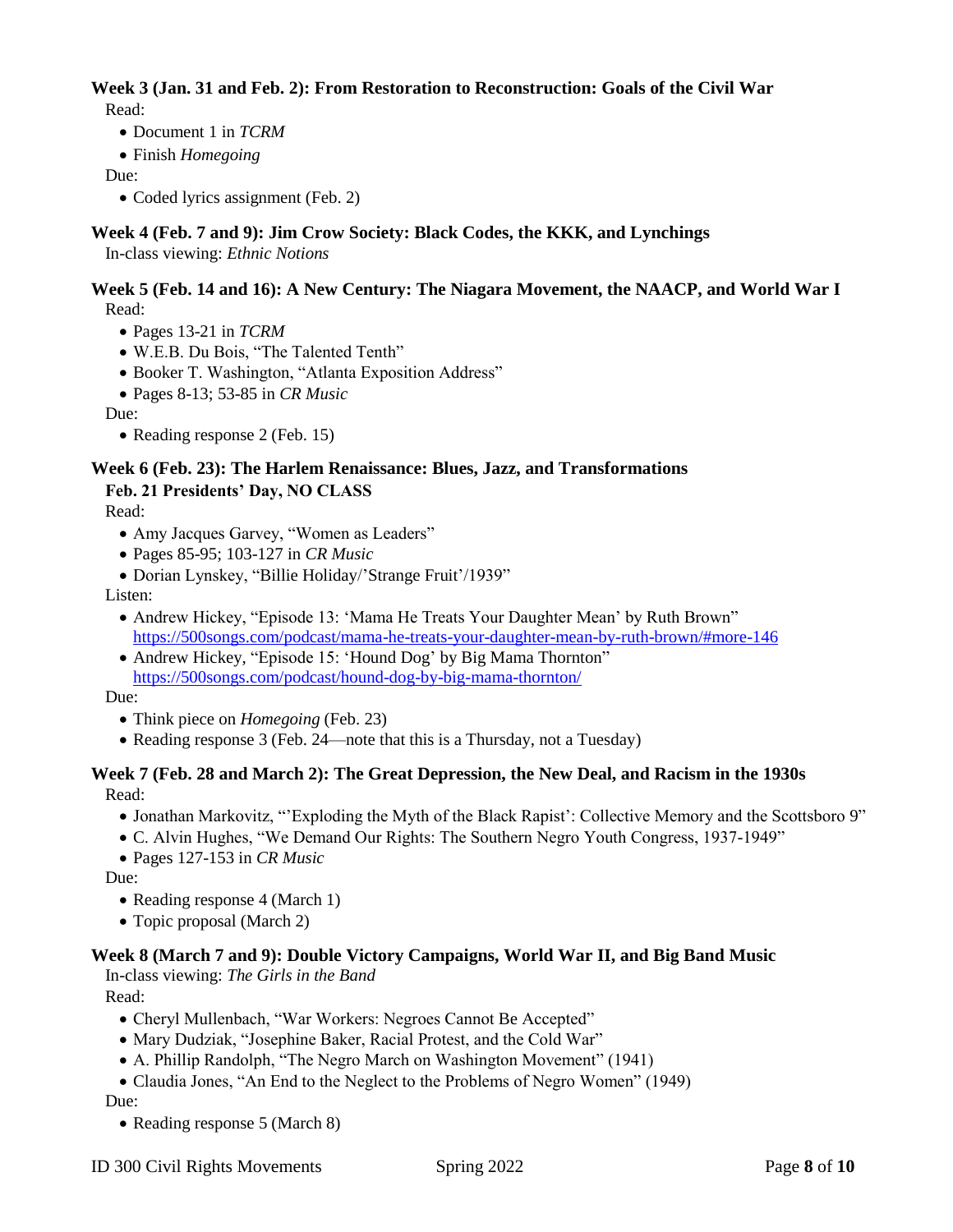#### **Week 9 (March 14 and 16): Changes in the 1950s: Brown v. Board, Protests, and Violence** Read:

- Pages 22-53 in *TCRM*
- Docs. 2, 3, and 4 in *TCRM*
- Pages 85-99 in *CR Music*

Listen*:* 

- Andrew Hickey, "Episode 32: 'I Got a Woman' by Ray Charles [https://500songs.com/podcast/episode-32](https://500songs.com/podcast/episode-32-i-got-a-woman-by-ray-charles/#more-126) [i-got-a-woman-by-ray-charles/#more-126](https://500songs.com/podcast/episode-32-i-got-a-woman-by-ray-charles/#more-126)
- Andrew Hickey, "Episode 34: 'Tutti Frutti' by Little Richard [https://500songs.com/podcast/episode-34](https://500songs.com/podcast/episode-34-tutti-frutti-by-little-richard/#more-123) [tutti-frutti-by-little-richard/#more-123](https://500songs.com/podcast/episode-34-tutti-frutti-by-little-richard/#more-123)

Due:

• Reading response 6 (March 15)

## **Week 10 (March 21 and 23): North vs. South: Re-examining Perceived Divisions**

In-class viewing: *What Happened, Miss Simone?*  Read:

- Pages 54-77 in *TCRM*
- Docs. 5, 7, and 13 in *TCRM*
- Pages 169-185 in *CR Music*
- Dorian Lynskey, "Nina Simone/'Mississippi Goddam'/1964"

Listen:

• Andrew Hickey, "Episode 19: 'That's All Right Mama' by Elvis Presley <https://500songs.com/podcast/thats-all-right-mama-by-elvis-presley/#more-140>

Due:

• Reading response 7 (March 22)

# **\*\* March 28-April 1: Spring Break, NO CLASSES\*\***

#### **Week 11 (April 4 and 6): Singing Protest: Dr. King, SNCC, Birmingham, and the March on DC** Read:

- Pages 78-96 in *TCRM*
- Docs. 6, 8, 9, 10, 14, and 16 in *TCRM*
- Dorothy Height, "'We Wanted the Voice of a Woman to Be Heard': Black Women and the 1963 March on Washington"
- Dorian Lynskey, "Zilphia Horton, Frank Hamilton, Guy Carawan, and Pete Seeger/'We Shall Overcome'/1947-1963"

Listen:

• Andrew Hickey, "Episode 109: 'Blowin' in the Wind' by Peter, Paul, and Mary <https://500songs.com/podcast/episode-109-blowin-in-the-wind-by-peter-paul-and-mary-2/>

Due:

• Reading response 8 (April 5)

## **Week 12 (April 11 and 13): Singing Protest: Selma and Voting Rights**

In-class viewing: *Selma: The Bridge to the Ballot* Read:

- Pages 97-124 in *TCRM*
- Docs. 12 and 15 in *TCRM*
- Fannie Lou Hamer, ""I Don't Mind My Light Shining': Speech Delivered at a Freedom Vote Rally in Greenwood, Mississippi" (1963)
- Pages 23-50 in *CR Music*